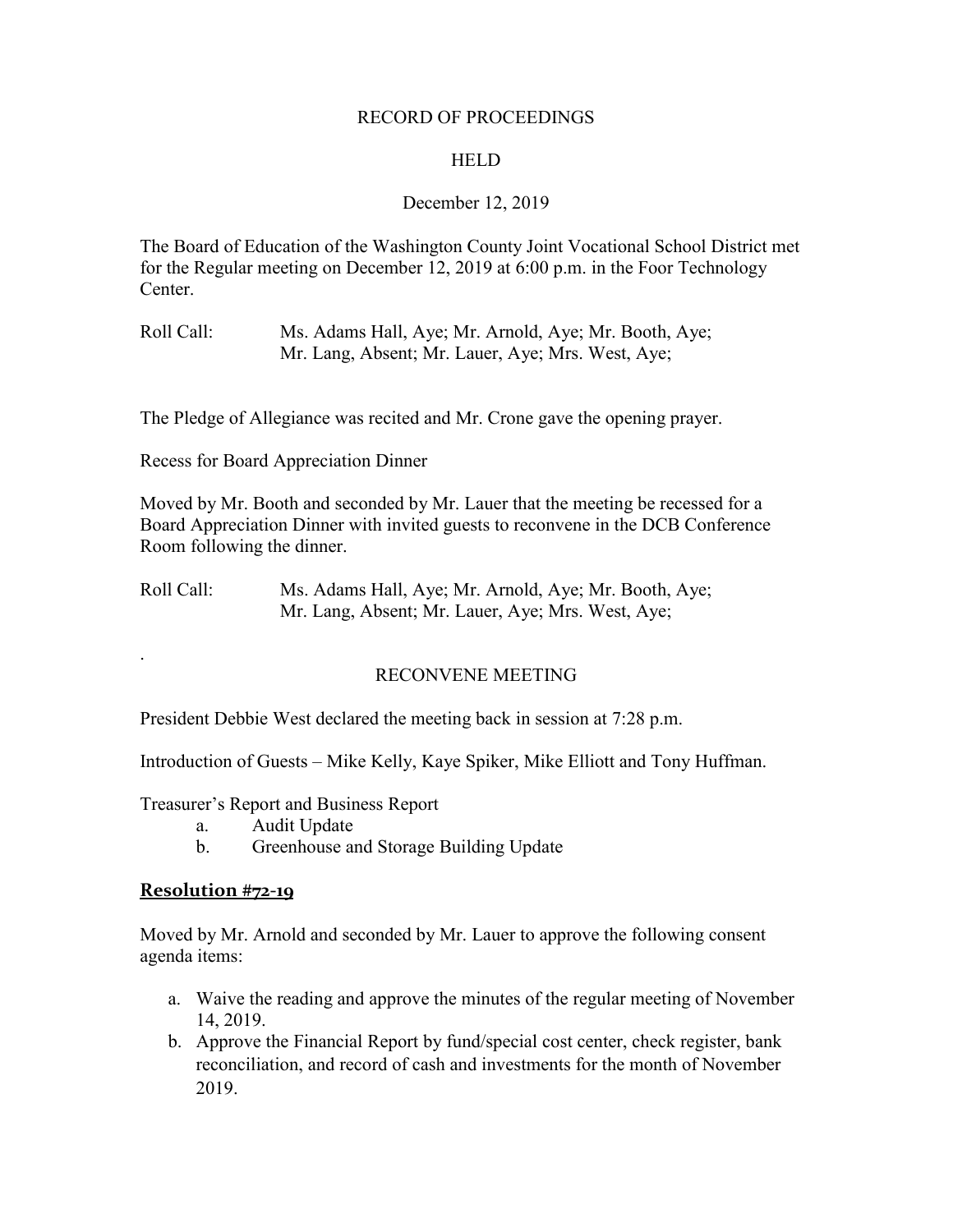Page 6177 Minutes – Washington County JVS District December 12, 2019

- c. Authorize Treasurer to increase revenue and appropriations for the **ASPIRE Fund** (501-9020) in the amount of \$50,000.00.
- d. Approve transfer of \$150,000 from the General Fund (001) to Permanent Improvement Fund (003-0000) Building, Facility, and Grounds Improvement.
- Roll Call: Ms. Adams Hall, Aye; Mr. Arnold, Aye; Mr. Booth, Aye; Mr. Lang, Absent; Mr. Lauer, Aye; Mrs. West, Aye. President West declared the resolution adopted.

Superintendent's Report and Business

- a. Thanksgiving Dinner
- b. Board Appointed Committees.
- c. Perkins 5 Stakeholder Meeting

### **Resolution #73-19**

Moved by Mr. Lauer and seconded by Mr. Arnold to approve the following consent agenda items:

- a. Accept the donations:
	- 1. Veterans of Foreign Wars of Ohio, 319 Pike Street, Marietta, OH 45750, donated \$100 to the National Technical Honor Society Service Project.
	- 2. Renee Shotwell, 5530 State Route 339, Vincent, OH 45784, donated new and used carpentry equipment (hand tools, consumables such as saw blades and fasteners, storage containers, small tools boxes, buckets w/tool pouches) for a value of \$2,000 to the Building Technology program – Adult Technical Training.
- b. Employ the following part-time Adult Technical Training instructors for the year ending June 30, 2020:

| <b>Name</b>          | Area                              | Rate/Hr. | <b>Effective</b>  |
|----------------------|-----------------------------------|----------|-------------------|
| *Michael Allen Casto | <b>Information Technology</b>     | \$25.00  | December 16, 2019 |
|                      | Professional                      |          |                   |
| *Michael Allen Casto | <b>COST</b>                       | \$28.00  | December 16, 2019 |
| Ceola Strahler       | <b>Medical Billing Specialist</b> | \$21.60  | January 6, 2020   |
| John Yanda           | Chemical Technician               | \$29.00  | December 16, 2019 |
| John Yanda           | <b>DIT</b>                        | \$43.00  | December 16, 2019 |
| John Yanda           | <b>Industrial Maintenance</b>     | \$29.00  | December 16, 2019 |
|                      | Mechanic                          |          |                   |
| John Yanda           | Instrumentation $&$               | \$29.00  | December 16, 2019 |
|                      | Electricity                       |          |                   |

\*Pending BCI/FBI background check.

c. Employ the following part-time employee for the year ending June 30, 2020: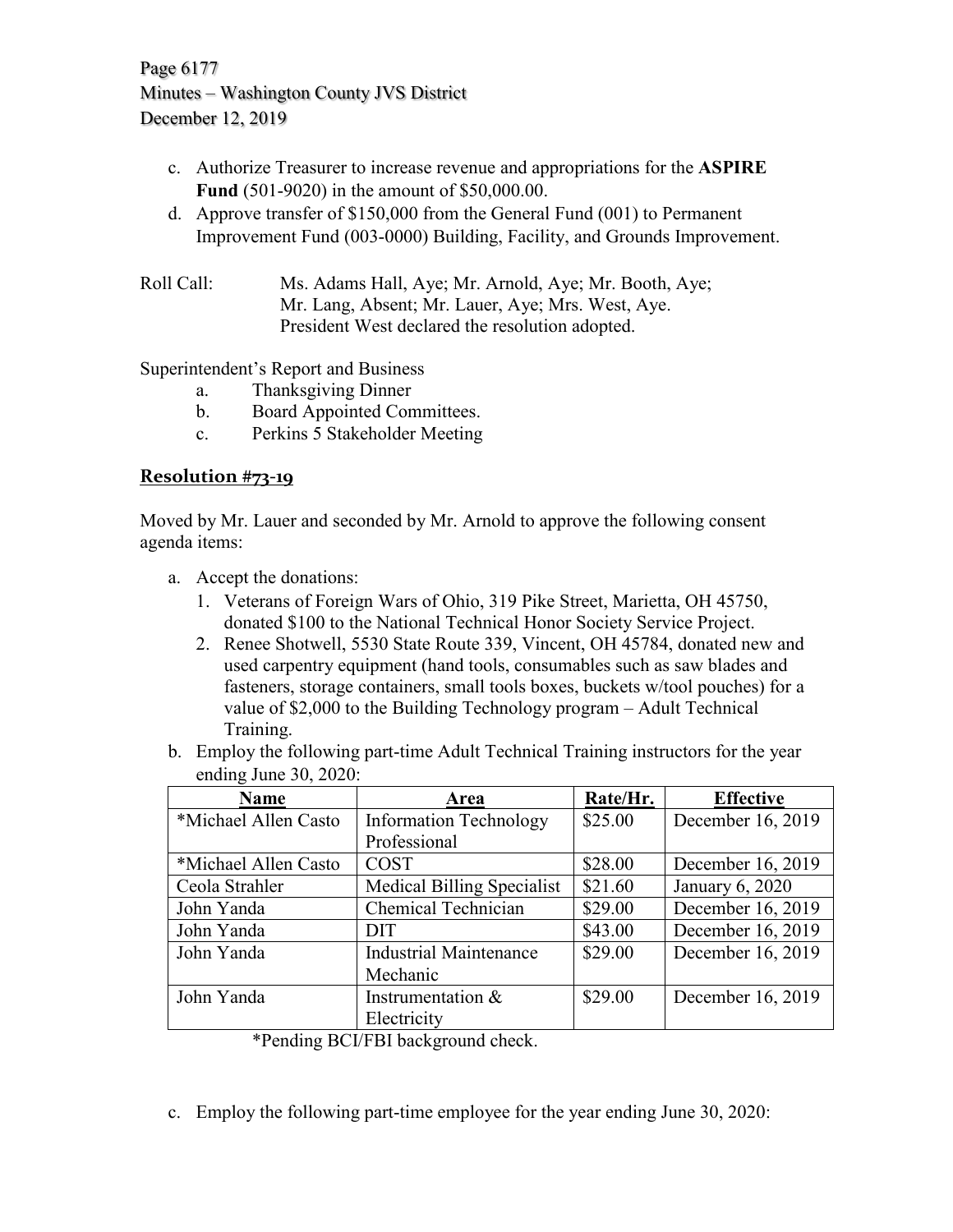Page 6178 Minutes – Washington County JVS District December 12, 2019

| <b>Name</b>     | Area                            | 'Hr.    | $\Gamma$ ffective    |
|-----------------|---------------------------------|---------|----------------------|
| Brandon<br>Nash | Ablelink Support & Coordination | \$23.00 | 2019<br>December 16. |

Roll Call: Ms. Adams Hall, Aye; Mr. Arnold, Aye; Mr. Booth, Aye; Mr. Lang, Absent; Mr. Lauer, Aye; Mrs. West, Aye. President West declared the resolution adopted.

#### **Resolution #74-19 Approve Board Policy**

Moved by Mr. Booth and seconded by Mr. Arnold to approve the following resolution:

BE IT RESOLVED, The board approves the following policy changes (revised) as set forth below:

| <b>Policy Number</b> | <b>Policy Name</b> | Change  |
|----------------------|--------------------|---------|
| 5512                 | Use of Tobacco     | Revised |

Roll Call: Ms. Adams Hall, Aye; Mr. Arnold, Aye; Mr. Booth, Aye; Mr. Lang, Absent; Mr. Lauer, Aye; Mrs. West, Aye. President West declared the resolution adopted.

### **Resolution #75-19 – Job Descriptions – Medical Programs Manager/Interim Medical Assistant Program Director/Practicum Coordinator**

Moved by Mr. Lauer and seconded by Mr. Booth to adopt the following resolution:

BE IT RESOLVED, That the job descriptions for the Medical Programs Manager and Interim Medical Assistant Program Director/Practicum Coordinator positions be approved. (attached)

Roll Call: Ms. Adams Hall, Aye; Mr. Arnold, Aye; Mr. Booth, Aye; Mr. Lang, Absent; Mr. Lauer, Aye; Mrs. West, Aye. President West declared the resolution adopted.

### **Resolution #76-19 – Additional Hours of Professional Development**

Moved by Mr. Arnold and seconded by Mr. Lauer adopt the following resolution:

WHEREAS, Article 11.08 F: of the agreement between the WCCCTA and the Board of Education states that tuition reimbursement for more than sixty (60) semester hours or ninety (90) quarter hours may be approved at the discretion of the Board of Education. Those hours must relate directly to area of specialization or to the education profession. Six years' prior service at Washington County Joint Vocational School District is a necessity for consideration.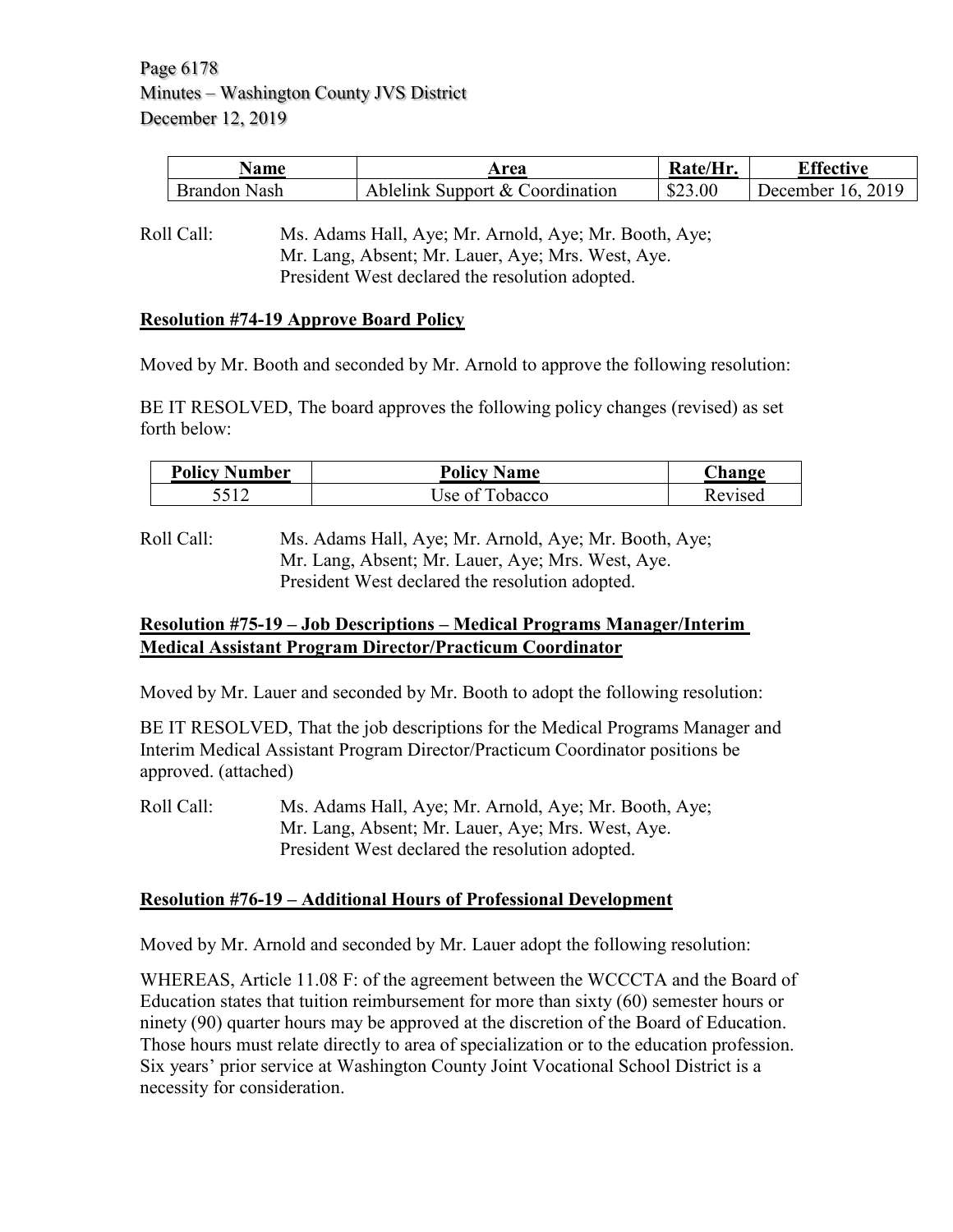Page 6179 Minutes – Washington County JVS District December 12, 2019

WHEREAS, Evan Schaad, Math instructor, with 18 years of service, has requested reimbursement for:

> 1 semester hour Problem Scenario Project Rio Grande University January 2020-May 2020 Not to exceed \$165.00

THERFORE, BE IT RESOVED, That the Treasurer be authorized to pay the requested reimbursement, pending funds available.

Roll Call: Ms. Adams Hall, Aye; Mr. Arnold, Aye; Mr. Booth, Aye; Mr. Lang, Absent; Mr. Lauer, Aye; Mrs. West, Aye. President West declared the resolution adopted.

# **Resolution #77-19 – Appointment of President Pro-Tempe for Organizational Meeting**

Moved by Mr. Booth and seconded by Mr. Arnold to appoint **Ms. Adams Hall** as President Pro-Tempe for Organizational meeting to be held on **January 9, 2020** at **6:00 p.m.**

Roll Call: Ms. Adams Hall, Aye; Mr. Arnold, Aye; Mr. Booth, Aye; Mr. Lang, Absent; Mr. Lauer, Aye; Mrs. West, Aye. President West declared the resolution adopted.

# RECESS INTO EXECUTIVE SESSION

Moved by Mr. Lauer and seconded by Mr. Arnold to recess into Executive Session to evaluate the Superintendent and Treasurer as permitted by the Ohio Sunshine Law at 7:51 p.m.

Roll Call: Ms. Adams Hall, Aye; Mr. Arnold, Aye; Mr. Booth, Aye; Mr. Lang, Absent; Mr. Lauer, Aye; Mrs. West, Aye. President West declared the resolution adopted.

# ADJOURN EXECUTIVE SESSION

Mrs. West declared the meeting open in regular session at 8:11 p.m.

# ADJOURNMENT

Moved by Mr. Arnold and seconded by Mr. Lauer to adjourn the meeting.